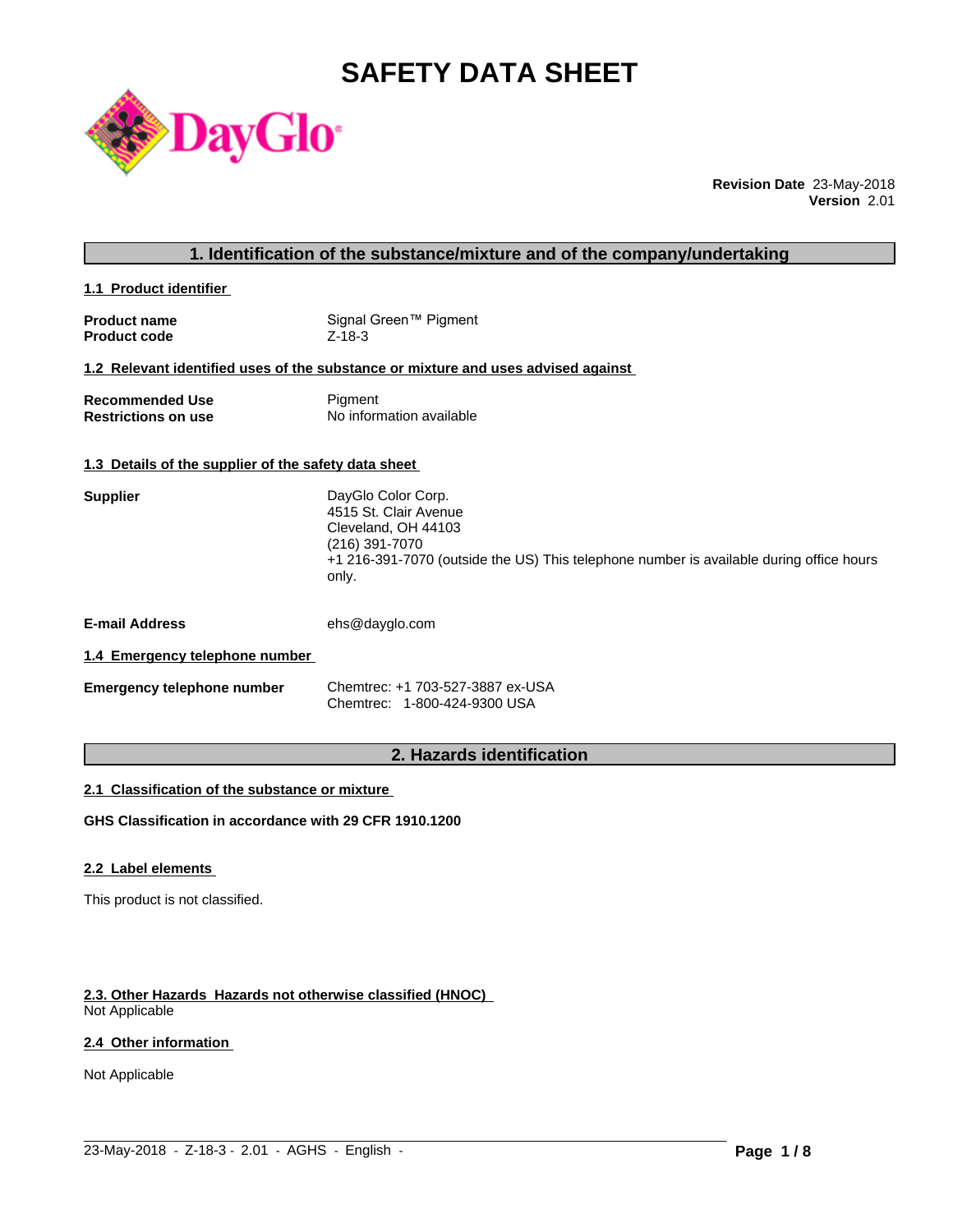**Unknown Acute Toxicity** < 1% of the mixture consists of ingredient(s) of unknown toxicity

 $\overline{\phantom{a}}$  ,  $\overline{\phantom{a}}$  ,  $\overline{\phantom{a}}$  ,  $\overline{\phantom{a}}$  ,  $\overline{\phantom{a}}$  ,  $\overline{\phantom{a}}$  ,  $\overline{\phantom{a}}$  ,  $\overline{\phantom{a}}$  ,  $\overline{\phantom{a}}$  ,  $\overline{\phantom{a}}$  ,  $\overline{\phantom{a}}$  ,  $\overline{\phantom{a}}$  ,  $\overline{\phantom{a}}$  ,  $\overline{\phantom{a}}$  ,  $\overline{\phantom{a}}$  ,  $\overline{\phantom{a}}$ 

# **3. Composition/Information on Ingredients**

#### **Substance Mixture**

This material is not considered hazardous by the OSHA Hazard Communication Standard (29 CFR 1910.1200).

The exact percentage (concentration) of composition has been withheld as a trade secret.

|                                       | 4. First aid measures                                                                                                                                                                                                   |
|---------------------------------------|-------------------------------------------------------------------------------------------------------------------------------------------------------------------------------------------------------------------------|
| 4.1 Description of first-aid measures |                                                                                                                                                                                                                         |
| <b>General advice</b>                 | No information available.                                                                                                                                                                                               |
| Eye contact                           | Immediately flush with plenty of water. After initial flushing, remove any contact lenses and<br>continue flushing for at least 15 minutes. Keep eye wide open while rinsing. If symptoms<br>persist, call a physician. |
| <b>Skin contact</b>                   | Immediate medical attention is not required. Wash off with soap and water.                                                                                                                                              |
| <b>Inhalation</b>                     | Immediate medical attention is not required. Move to fresh air.                                                                                                                                                         |
| Ingestion                             | Do NOT induce vomiting. Drink plenty of water. Consult a physician.                                                                                                                                                     |
|                                       | 4.2 Most important symptoms and effects, both acute and delayed                                                                                                                                                         |
| <b>Symptoms</b>                       | See Section 2.2, Label Elements and/or Section 11, Toxicological effects.                                                                                                                                               |
|                                       | 4.3 Indication of any immediate medical attention and special treatment needed                                                                                                                                          |
| Notes to physician                    | Treat symptomatically.                                                                                                                                                                                                  |
|                                       | 5. Fire-Fighting Measures                                                                                                                                                                                               |
| 5.1 Extinguishing media               |                                                                                                                                                                                                                         |
| Suitable extinguishing media          | Use extinguishing measures that are appropriate to local circumstances and the surrounding environment.                                                                                                                 |
| <b>Unsuitable Extinguishing Media</b> | None.                                                                                                                                                                                                                   |
|                                       | 5.2 Special hazards arising from the substance or mixture                                                                                                                                                               |
| <b>Special Hazard</b>                 |                                                                                                                                                                                                                         |

None known based on information supplied.

**Hazardous Combustion Products** Carbon oxides. Nitrogen oxides (NOx).

#### **Explosion Data**

**Sensitivity to Mechanical Impact** None. **Sensitivity to Static Discharge** Fine dust dispersed in air, in sufficient concentrations, and in the presence of an ignition source is a potential dust explosion hazard.

#### **5.3 Advice for firefighters**

As in any fire, wear self-contained breathing apparatus pressure-demand, MSHA/NIOSH (approved or equivalent) and full protective gear.

 $\_$  ,  $\_$  ,  $\_$  ,  $\_$  ,  $\_$  ,  $\_$  ,  $\_$  ,  $\_$  ,  $\_$  ,  $\_$  ,  $\_$  ,  $\_$  ,  $\_$  ,  $\_$  ,  $\_$  ,  $\_$  ,  $\_$  ,  $\_$  ,  $\_$  ,  $\_$  ,  $\_$  ,  $\_$  ,  $\_$  ,  $\_$  ,  $\_$  ,  $\_$  ,  $\_$  ,  $\_$  ,  $\_$  ,  $\_$  ,  $\_$  ,  $\_$  ,  $\_$  ,  $\_$  ,  $\_$  ,  $\_$  ,  $\_$  ,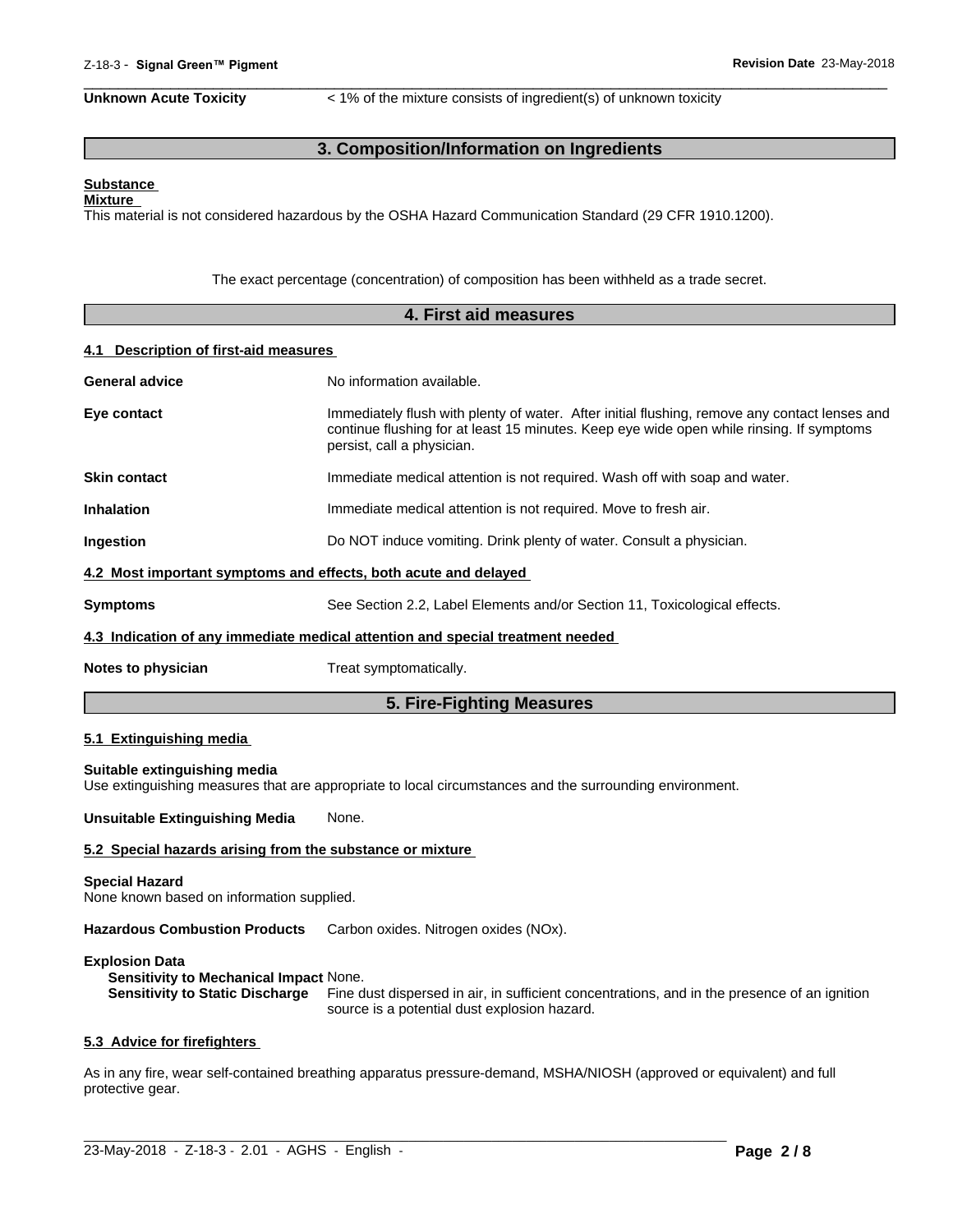# **6. Accidental Release Measures**

 $\overline{\phantom{a}}$  ,  $\overline{\phantom{a}}$  ,  $\overline{\phantom{a}}$  ,  $\overline{\phantom{a}}$  ,  $\overline{\phantom{a}}$  ,  $\overline{\phantom{a}}$  ,  $\overline{\phantom{a}}$  ,  $\overline{\phantom{a}}$  ,  $\overline{\phantom{a}}$  ,  $\overline{\phantom{a}}$  ,  $\overline{\phantom{a}}$  ,  $\overline{\phantom{a}}$  ,  $\overline{\phantom{a}}$  ,  $\overline{\phantom{a}}$  ,  $\overline{\phantom{a}}$  ,  $\overline{\phantom{a}}$ 

# **6.1 Personal precautions, protective equipment and emergency procedures**

Ensure adequate ventilation, especially in confined areas. Use personal protective equipment.

#### **6.2 Environmental precautions**

Dust deposits should not be allowed to accumulate on surfaces as these may form an explosive mixture if they are released into the atmosphere in sufficient concentration. Avoid dispersal of dust in the air (i.e., cleaning dusty surfaces with compressed air). Nonsparking tools should be used. Prevent product from entering drains. See Section 12 for additional Ecological information.

#### **6.3 Methods and materials for containment and cleaning up**

| <b>Methods for Containment</b> | Prevent dust cloud. Cover powder spill with plastic sheet or tarp to minimize spreading.                                                                                                                                                                                                                                                                                                |
|--------------------------------|-----------------------------------------------------------------------------------------------------------------------------------------------------------------------------------------------------------------------------------------------------------------------------------------------------------------------------------------------------------------------------------------|
| Methods for cleaning up        | Avoid dust formation. Take precautionary measures against static discharges. Do not dry<br>sweep dust. Wet dust with water before sweeping or use a vacuum to collect dust. Use<br>personal protective equipment. Take up mechanically and collect in suitable container for<br>disposal. Prevent product from entering drains. Keep in suitable and closed containers for<br>disposal. |

# **7. Handling and storage**

#### **7.1 Precautions for safe handling**

| Advice on safe handling                                          | Avoid dust formation. Take precautionary measures against static discharges. Fine dust<br>dispersed in air may ignite. Wear personal protective equipment. |  |
|------------------------------------------------------------------|------------------------------------------------------------------------------------------------------------------------------------------------------------|--|
| <b>Hygiene measures</b>                                          | Handle in accordance with good industrial hygiene and safety practice.                                                                                     |  |
| 7.2 Conditions for safe storage, including any incompatibilities |                                                                                                                                                            |  |
| <b>Storage Conditions</b>                                        | Keep tightly closed in a dry and cool place.                                                                                                               |  |
| <b>Materials to Avoid</b>                                        | No materials to be especially mentioned.                                                                                                                   |  |
|                                                                  |                                                                                                                                                            |  |

# **8. Exposure controls/personal protection**

# **8.1 Exposure Guidelines**

#### **8.2 Appropriate engineering controls**

**Engineering Measures** Showers

Eyewash stations Ventilation systems.

#### **8.3 Individual protection measures, such as personal protective equipment**

| <b>Eye/Face Protection</b>    | Safety glasses with side-shields.                                                                              |
|-------------------------------|----------------------------------------------------------------------------------------------------------------|
| Skin and body protection      | Wear chemical resistant footwear and clothing such as gloves, an apron or a whole body<br>suit as appropriate. |
| <b>Respiratory protection</b> | . NIOSH/MSHA approved respiratory protection should be worn if exposure is anticipated.                        |
| <b>Hygiene measures</b>       | See section 7 for more information                                                                             |

 $\_$  ,  $\_$  ,  $\_$  ,  $\_$  ,  $\_$  ,  $\_$  ,  $\_$  ,  $\_$  ,  $\_$  ,  $\_$  ,  $\_$  ,  $\_$  ,  $\_$  ,  $\_$  ,  $\_$  ,  $\_$  ,  $\_$  ,  $\_$  ,  $\_$  ,  $\_$  ,  $\_$  ,  $\_$  ,  $\_$  ,  $\_$  ,  $\_$  ,  $\_$  ,  $\_$  ,  $\_$  ,  $\_$  ,  $\_$  ,  $\_$  ,  $\_$  ,  $\_$  ,  $\_$  ,  $\_$  ,  $\_$  ,  $\_$  ,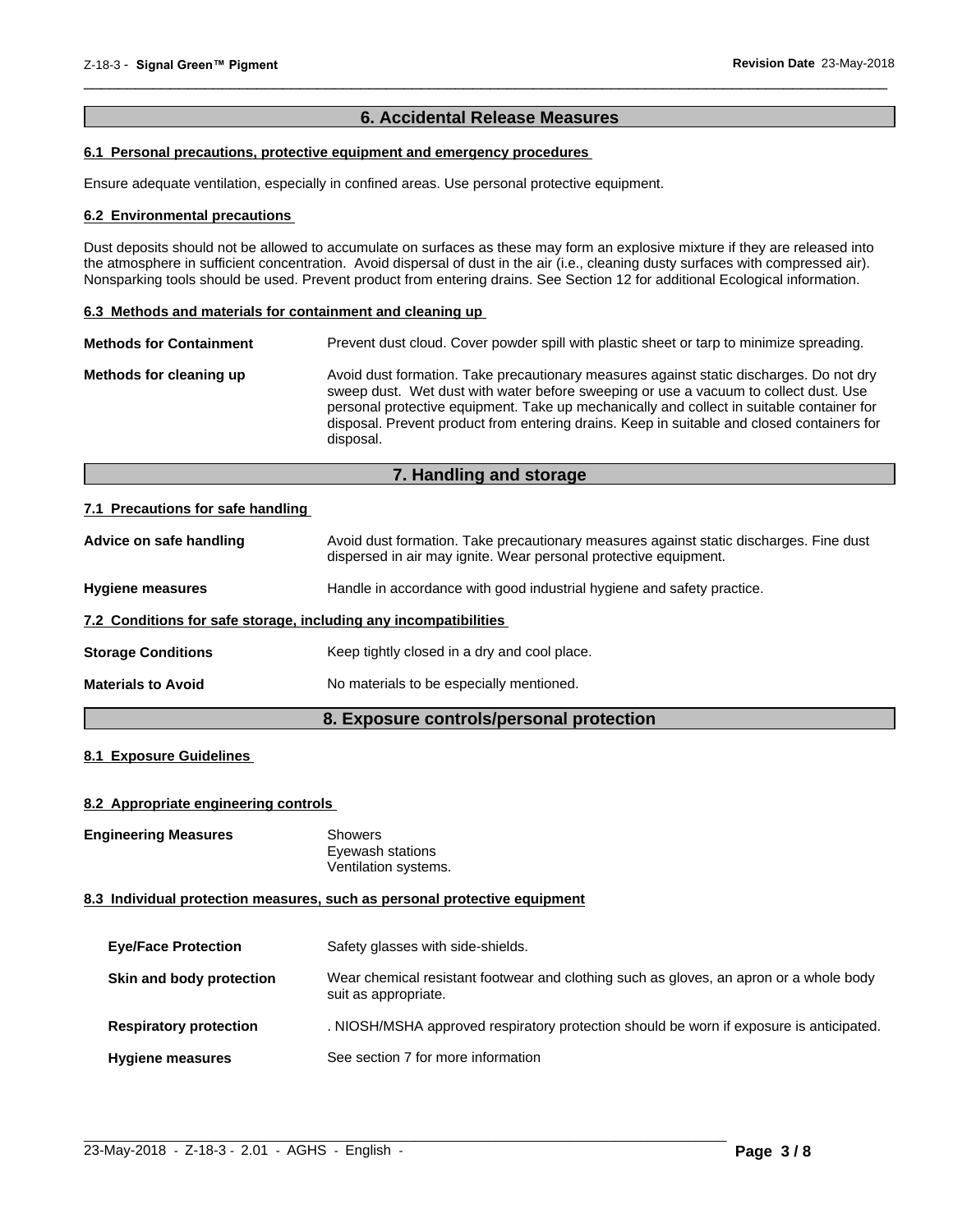# **9. Physical and chemical properties**

 $\overline{\phantom{a}}$  ,  $\overline{\phantom{a}}$  ,  $\overline{\phantom{a}}$  ,  $\overline{\phantom{a}}$  ,  $\overline{\phantom{a}}$  ,  $\overline{\phantom{a}}$  ,  $\overline{\phantom{a}}$  ,  $\overline{\phantom{a}}$  ,  $\overline{\phantom{a}}$  ,  $\overline{\phantom{a}}$  ,  $\overline{\phantom{a}}$  ,  $\overline{\phantom{a}}$  ,  $\overline{\phantom{a}}$  ,  $\overline{\phantom{a}}$  ,  $\overline{\phantom{a}}$  ,  $\overline{\phantom{a}}$ 

#### **9.1 Information on basic physical and chemical properties**

| <b>Physical state</b><br>Appearance            | Solid<br>Powder                       | <b>Color</b>             | Green                    |
|------------------------------------------------|---------------------------------------|--------------------------|--------------------------|
|                                                |                                       |                          |                          |
| Odor                                           | Mild                                  | <b>Odor Threshold</b>    | No information available |
|                                                |                                       |                          |                          |
| <b>Property</b>                                | <b>Values</b>                         | Remarks • Methods        |                          |
| рH                                             | Not Applicable                        |                          |                          |
| Melting/freezing point                         | 138 - 155 °C                          |                          |                          |
| <b>Boiling point/boiling range</b>             | Not applicable                        | No information available |                          |
| <b>Flash Point</b>                             | Not Applicable Not applicable         | No information available |                          |
| <b>Evaporation rate</b>                        | Not Applicable                        | No information available |                          |
| Flammability (solid, gas)                      |                                       | No information available |                          |
| <b>Flammability Limits in Air</b>              |                                       |                          |                          |
| upper flammability limit                       |                                       | No information available |                          |
| lower flammability limit                       |                                       | No information available |                          |
| Vapor pressure                                 |                                       | No information available |                          |
| Vapor density                                  |                                       | No information available |                          |
| <b>Specific Gravity</b>                        | 1.2                                   |                          |                          |
| <b>Water solubility</b>                        | Insoluble in water                    |                          |                          |
| Solubility in other solvents                   |                                       | No information available |                          |
| <b>Partition coefficient</b>                   |                                       | No information available |                          |
| <b>Autoignition temperature</b>                |                                       | No information available |                          |
| <b>Decomposition temperature</b>               |                                       | No information available |                          |
| <b>Viscosity, kinematic</b>                    |                                       | No information available |                          |
| Viscosity, dynamic                             |                                       | No information available |                          |
| <b>Explosive properties</b>                    | Fine dust dispersed in air may ignite |                          |                          |
| <b>Oxidizing Properties</b>                    |                                       | No information available |                          |
| $A \wedge A$ and $A \wedge B$ and $A \wedge B$ |                                       |                          |                          |

#### **9.2 Other information Volatile organic compounds (VOC)** None **content**

# **10. Stability and Reactivity**

#### **10.1 Reactivity**

No dangerous reaction known under conditions of normal use

# **10.2 Chemical stability**

Stable

#### **10.3 Possibility of hazardous reactions**

None under normal processing.

#### **10.4 Conditions to Avoid**

Dust formation. Take precautionary measures against static discharges.

#### **10.5 Incompatible Materials**

None known based on information supplied.

#### **10.6 Hazardous Decomposition Products**

None known based on information supplied.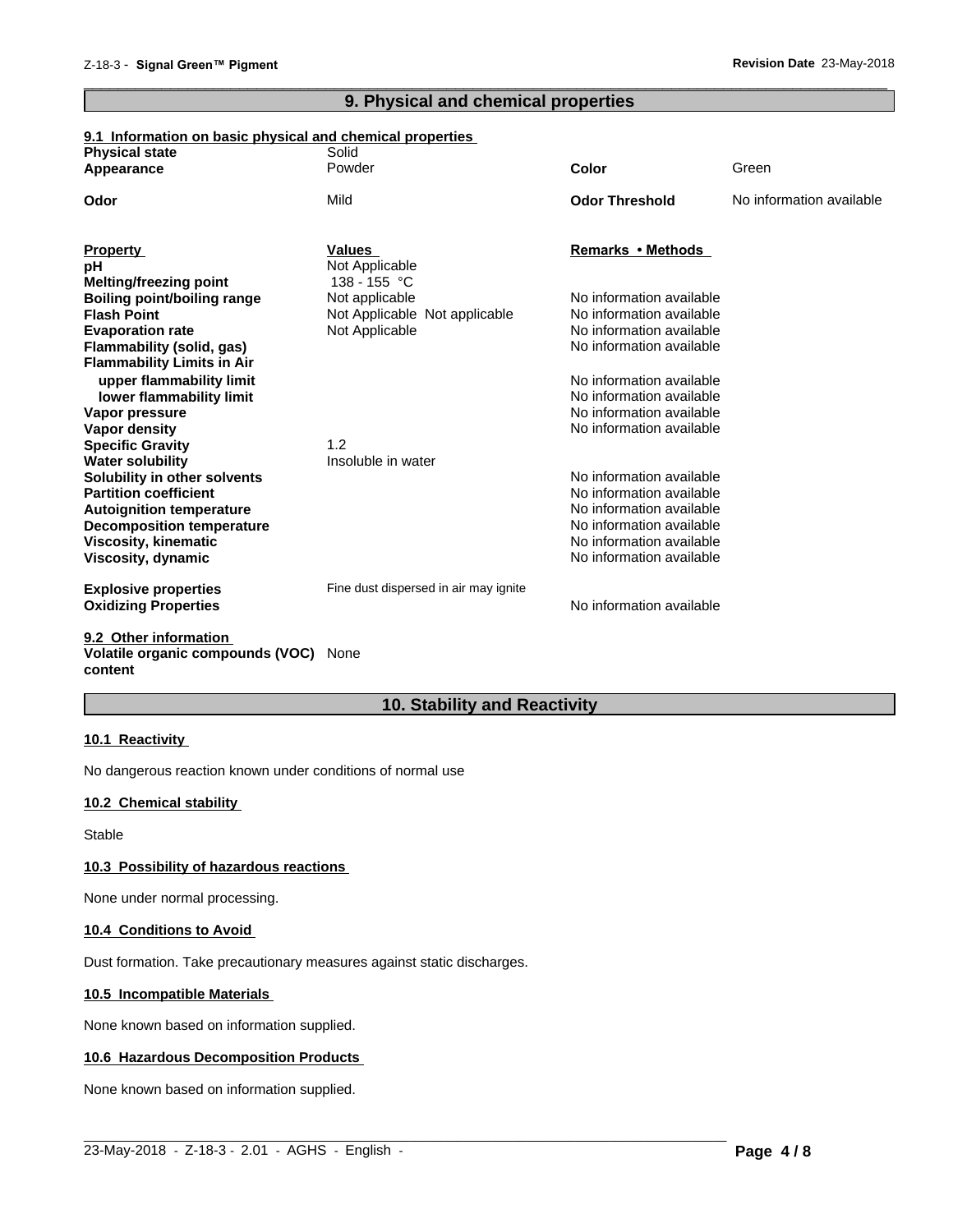# **11. Toxicological information**

 $\overline{\phantom{a}}$  ,  $\overline{\phantom{a}}$  ,  $\overline{\phantom{a}}$  ,  $\overline{\phantom{a}}$  ,  $\overline{\phantom{a}}$  ,  $\overline{\phantom{a}}$  ,  $\overline{\phantom{a}}$  ,  $\overline{\phantom{a}}$  ,  $\overline{\phantom{a}}$  ,  $\overline{\phantom{a}}$  ,  $\overline{\phantom{a}}$  ,  $\overline{\phantom{a}}$  ,  $\overline{\phantom{a}}$  ,  $\overline{\phantom{a}}$  ,  $\overline{\phantom{a}}$  ,  $\overline{\phantom{a}}$ 

# **11.1 Acute toxicity**

#### **Numerical measures of toxicity: Product Information**

| D50<br>$\sim$<br>۱aı.<br>. | D50 D<br><b>Dermai:</b> |
|----------------------------|-------------------------|
| 15,300<br>rat,             | 000<br>(rati<br>ma/kr   |

 $\_$  ,  $\_$  ,  $\_$  ,  $\_$  ,  $\_$  ,  $\_$  ,  $\_$  ,  $\_$  ,  $\_$  ,  $\_$  ,  $\_$  ,  $\_$  ,  $\_$  ,  $\_$  ,  $\_$  ,  $\_$  ,  $\_$  ,  $\_$  ,  $\_$  ,  $\_$  ,  $\_$  ,  $\_$  ,  $\_$  ,  $\_$  ,  $\_$  ,  $\_$  ,  $\_$  ,  $\_$  ,  $\_$  ,  $\_$  ,  $\_$  ,  $\_$  ,  $\_$  ,  $\_$  ,  $\_$  ,  $\_$  ,  $\_$  ,

**Unknown Acute Toxicity**  $\lt$  1% of the mixture consists of ingredient(s) of unknown toxicity

#### **Numerical measures of toxicity: Component Information**

#### **11.2 Information on toxicologicaleffects**

#### **Skin corrosion/irritation**

Product Information • May cause irritation Component Information • No information available

#### **Serious eye damage/eye irritation**

Product Information • May cause eye irritation Component Information • No information available

# **Respiratory or skin sensitization**

Product Information • No information available Component Information • No information available

# **Germ cell mutagenicity**

Product Information • No information available Component Information • No information available

# **Carcinogenicity**

Product Information • Contains no ingredient listed as a carcinogen Component Information •

#### **Reproductive toxicity**

Product Information • No information available Component Information • No information available

**STOT - single exposure** No information available

#### **STOT - repeated exposure**

• No known effect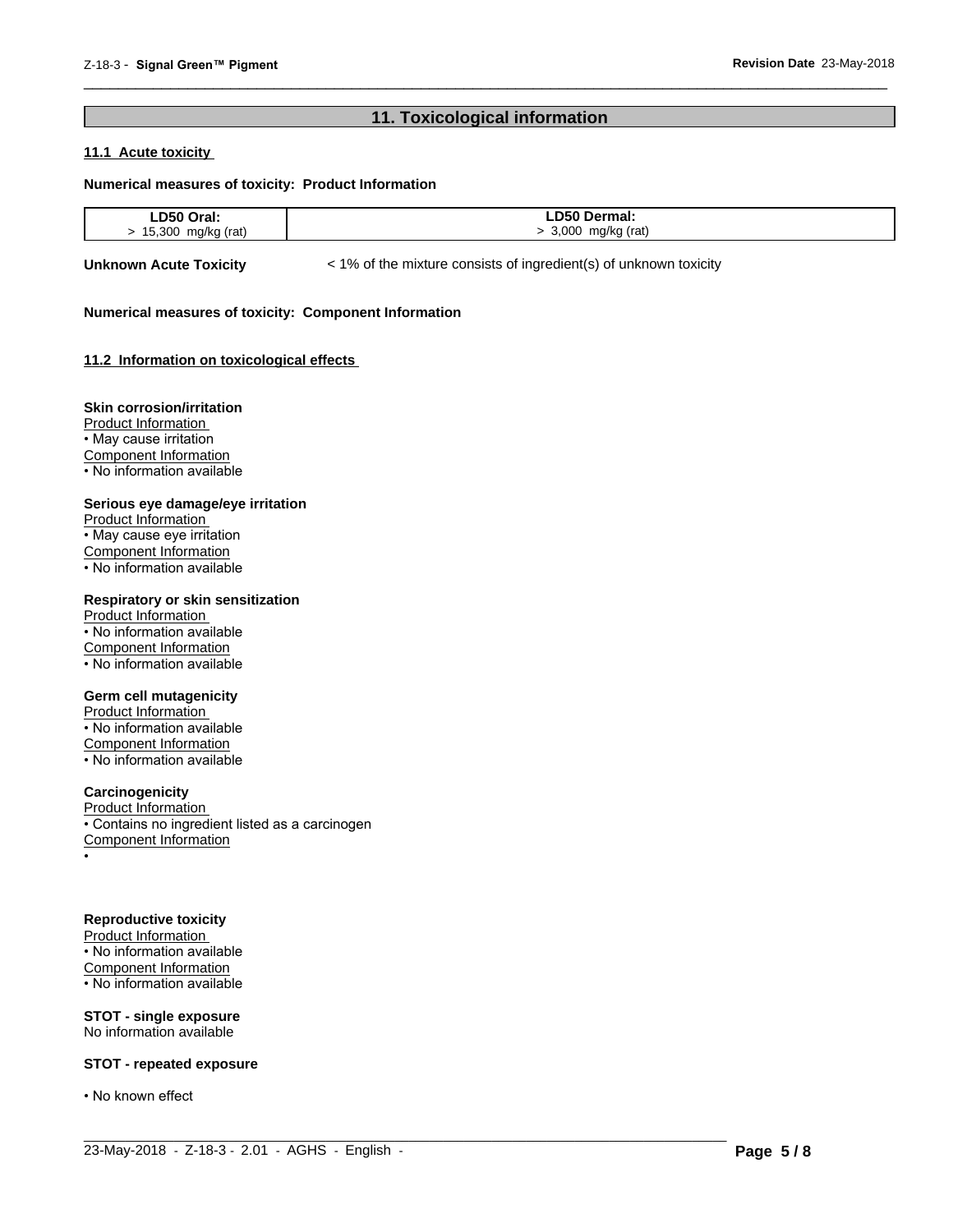#### **Other adverse effects**

Product Information • No information available Component Information • No information available

#### **Aspiration hazard**

Product Information • No information available Component Information • No information available

# **12. Ecological information**

 $\overline{\phantom{a}}$  ,  $\overline{\phantom{a}}$  ,  $\overline{\phantom{a}}$  ,  $\overline{\phantom{a}}$  ,  $\overline{\phantom{a}}$  ,  $\overline{\phantom{a}}$  ,  $\overline{\phantom{a}}$  ,  $\overline{\phantom{a}}$  ,  $\overline{\phantom{a}}$  ,  $\overline{\phantom{a}}$  ,  $\overline{\phantom{a}}$  ,  $\overline{\phantom{a}}$  ,  $\overline{\phantom{a}}$  ,  $\overline{\phantom{a}}$  ,  $\overline{\phantom{a}}$  ,  $\overline{\phantom{a}}$ 

#### **12.1 Toxicity**

**Ecotoxicity No information available** 

 $<$  1 % of the mixture consists of components(s) of unknown hazards to the aquatic environment

#### **Ecotoxicity effects**

#### **12.2 Persistence and degradability**

No information available.

#### **12.3 Bioaccumulative potential**

Discharge into the environment must be avoided

#### **12.4 Mobility in soil**

No information available.

#### **12.5 Other adverse effects**

No information available

# **13. Disposal Considerations**

#### **13.1 Waste treatment methods**

Dispose of in accordance with federal, state, and local regulations.

# **14. Transport Information**

| <u>DOT</u>  | Not regulated |
|-------------|---------------|
| MEX         | Not regulated |
| <b>IMDG</b> | Not regulated |
| <b>ATAI</b> | Not regulated |

# **15. Regulatory information**

**15.1 International Inventories**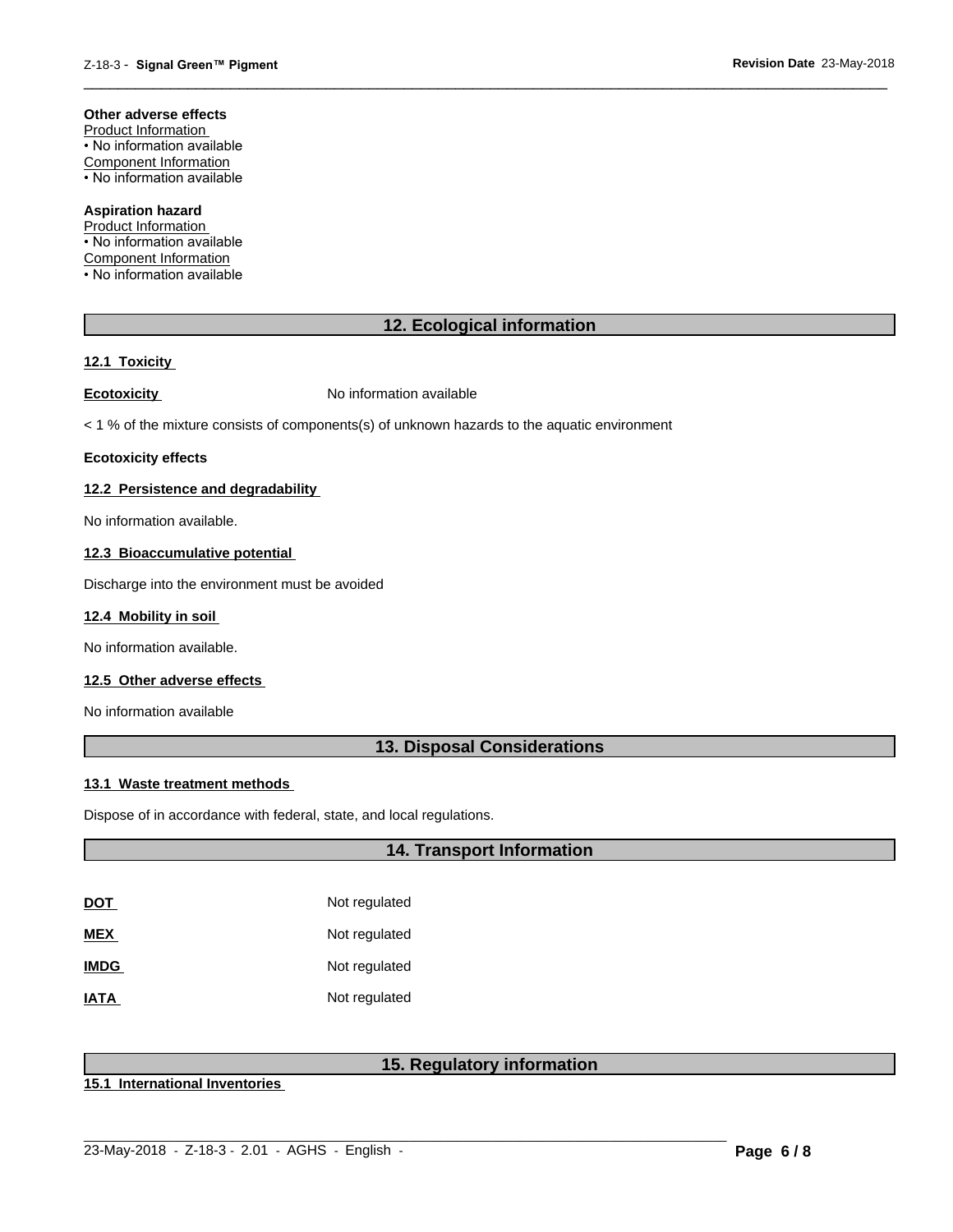| <b>TSCA</b>          | Complies |  |
|----------------------|----------|--|
| <b>DSL</b>           | Complies |  |
| <b>EINECS/ELINCS</b> | Complies |  |
| <b>ENCS</b>          |          |  |
| <b>IECSC</b>         | Complies |  |
| <b>KECL</b>          | Complies |  |
| <b>PICCS</b>         | Complies |  |
| <b>AICS</b>          | Complies |  |
| <b>NZIoC</b>         | -        |  |
|                      |          |  |

 **TSCA** - United States Toxic Substances Control Act Section 8(b) Inventory

 **DSL** - Canadian Domestic Substances List

 **EINECS/ELINCS** - European Inventory of Existing Chemical Substances/European List of Notified Chemical Substances

 **PICCS** - Philippines Inventory of Chemicals and Chemical Substances

 **ENCS** - Japan Existing and New Chemical Substances

 **IECSC** - China Inventory of Existing Chemical Substances

 **KECL** - Korean Existing and Evaluated Chemical Substances

 **PICCS** - Philippines Inventory of Chemicals and Chemical Substances

 **AICS** - Australian Inventory of Chemical Substances

 **NZIoC** - New Zealand Inventory of Chemicals

#### **15.2 U.S. Federal Regulations**

#### **SARA 313**

Section 313 of Title III of the Superfund Amendments and Reauthorization Act of 1986 (SARA). This product does not contain any chemicals which are subject to the reporting requirements of the Act and Title 40 of the Code of Federal Regulations, Part 372

#### **15.3 Pesticide Information**

Not applicable

#### **15.4 U.S. State Regulations**

#### **California Proposition 65**

This product does not contain any Proposition 65 chemicals

| 16. Other information |                        |                       |                          |                                           |
|-----------------------|------------------------|-----------------------|--------------------------|-------------------------------------------|
| <b>NFPA</b>           | <b>Health Hazard -</b> | Flammability -        | Instability -            | <b>Physical and chemical</b><br>hazards - |
| <b>HMIS</b>           | <b>Health Hazard 1</b> | <b>Flammability 1</b> | <b>Physical Hazard 0</b> | Personal protection X                     |

#### **Legend:**

*ACGIH (American Conference of Governmental Industrial Hygienists) Ceiling* (C) *DOT (Department of Transportation) EPA (Environmental Protection Agency) IARC (International Agency for Research on Cancer) International Air Transport Association (IATA) International Maritime Dangerous Goods (IMDG) NIOSH (National Institute for Occupational Safety and Health) NTP (National Toxicology Program) OSHA (Occupational Safety and Health Administration of the US Department of Labor) PEL (Permissible Exposure Limit) Reportable Quantity (RQ) Skin designation* (S\*) *STEL (Short Term Exposure Limit) TLV® (Threshold Limit Value) TWA (time-weighted average)*

**Prepared By** DayGlo Color Corp. Regulatory Affairs/Product Safety

 $\_$  ,  $\_$  ,  $\_$  ,  $\_$  ,  $\_$  ,  $\_$  ,  $\_$  ,  $\_$  ,  $\_$  ,  $\_$  ,  $\_$  ,  $\_$  ,  $\_$  ,  $\_$  ,  $\_$  ,  $\_$  ,  $\_$  ,  $\_$  ,  $\_$  ,  $\_$  ,  $\_$  ,  $\_$  ,  $\_$  ,  $\_$  ,  $\_$  ,  $\_$  ,  $\_$  ,  $\_$  ,  $\_$  ,  $\_$  ,  $\_$  ,  $\_$  ,  $\_$  ,  $\_$  ,  $\_$  ,  $\_$  ,  $\_$  ,